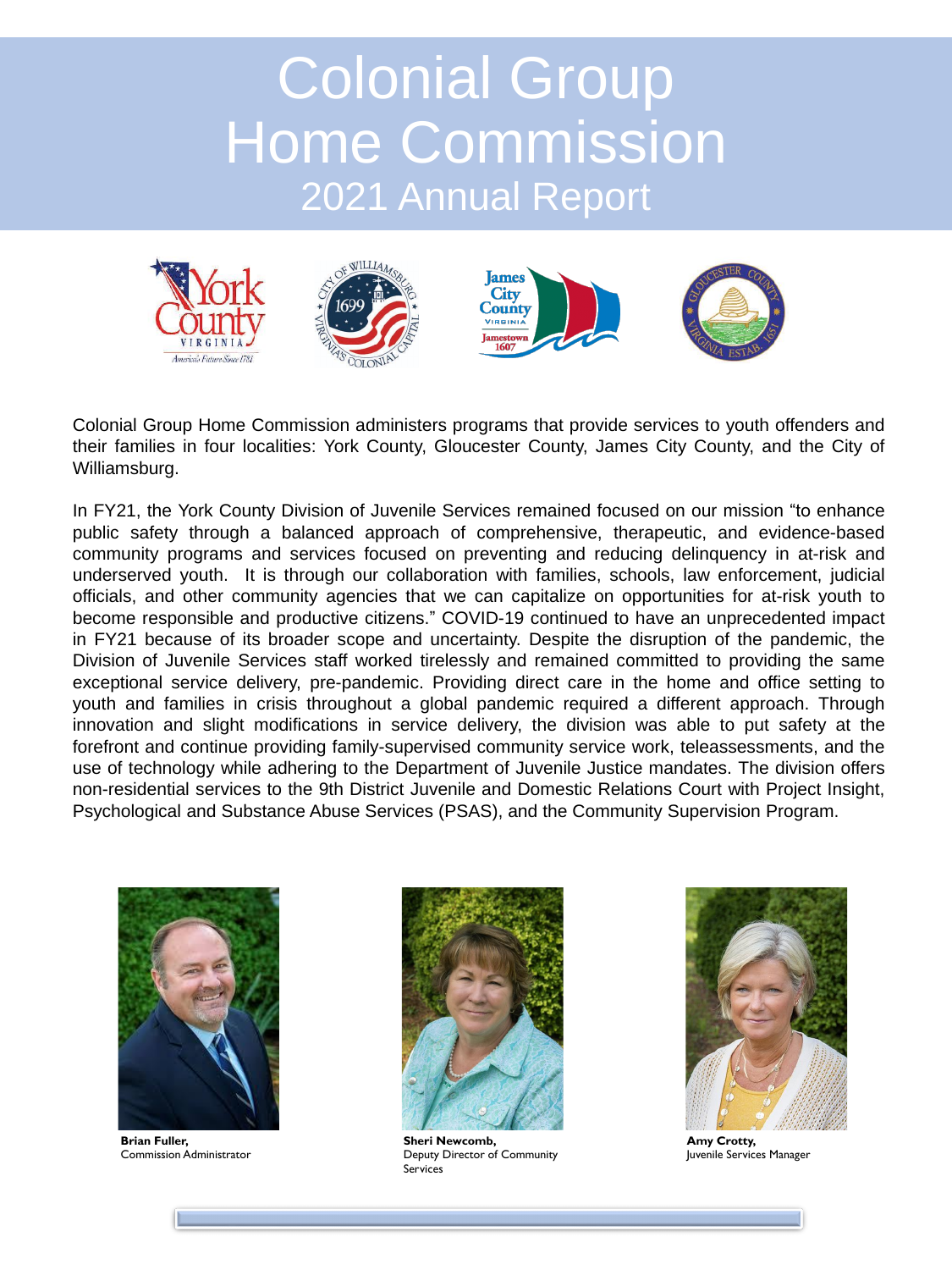Project Insight's options in-lieu-of traditional judicial sanctions are Community Service, Law Related Education I and II. The referring agent/judge makes the program assignments and sets the number of hours youth are required to work. Many youth were served by the Family Supervised Program, working in and around their homes to meet intake or court deadlines due to the pandemic. The Law Related Education I Program used the Virginia RULES evidence-based curriculum, emphasizing how Virginia's laws apply to young people. This program is conducted through interactive group sessions and homework only. The Law Related Education II Program remains strictly for fire and firearms-related offenses, and referrals are made to local fire and police departments for additional support.



## **PSYCHOLOGICAL AND SUBSTANCE ABUSE SERVICES (PSAS)**

Assessment and Evaluation Program Education Group Program Aftercare/Drug Screening Program

The Psychological & Substance Abuse Services (PSAS) Program provides early intervention/prevention and educational services to historically underserved youth at high risk for further substance abuse behavior. PSAS is solution-focused, family-centered, and community-based. Services aim to identify adolescents in the early stages of substance misuse when there are still temporary consequences attached to their behavior. Youth who may have dependence issues are referred to outside agencies that can provide addiction and psychiatric treatment. In FY21, PSAS introduced the new national Adolescent Substance Abuse Subtle Screening Tool (the SASSI A-3) into their assessment process, identifying youth abusing prescription medication. PSAS also developed a virtual single-parenting support group offered to the community at large. Overall, PSAS demonstrated its success by achieving its target goals and reducing recidivism rates among community youth.





#### **PROJECT INSIGHT**

#### Community Service Work Law Related Education I/II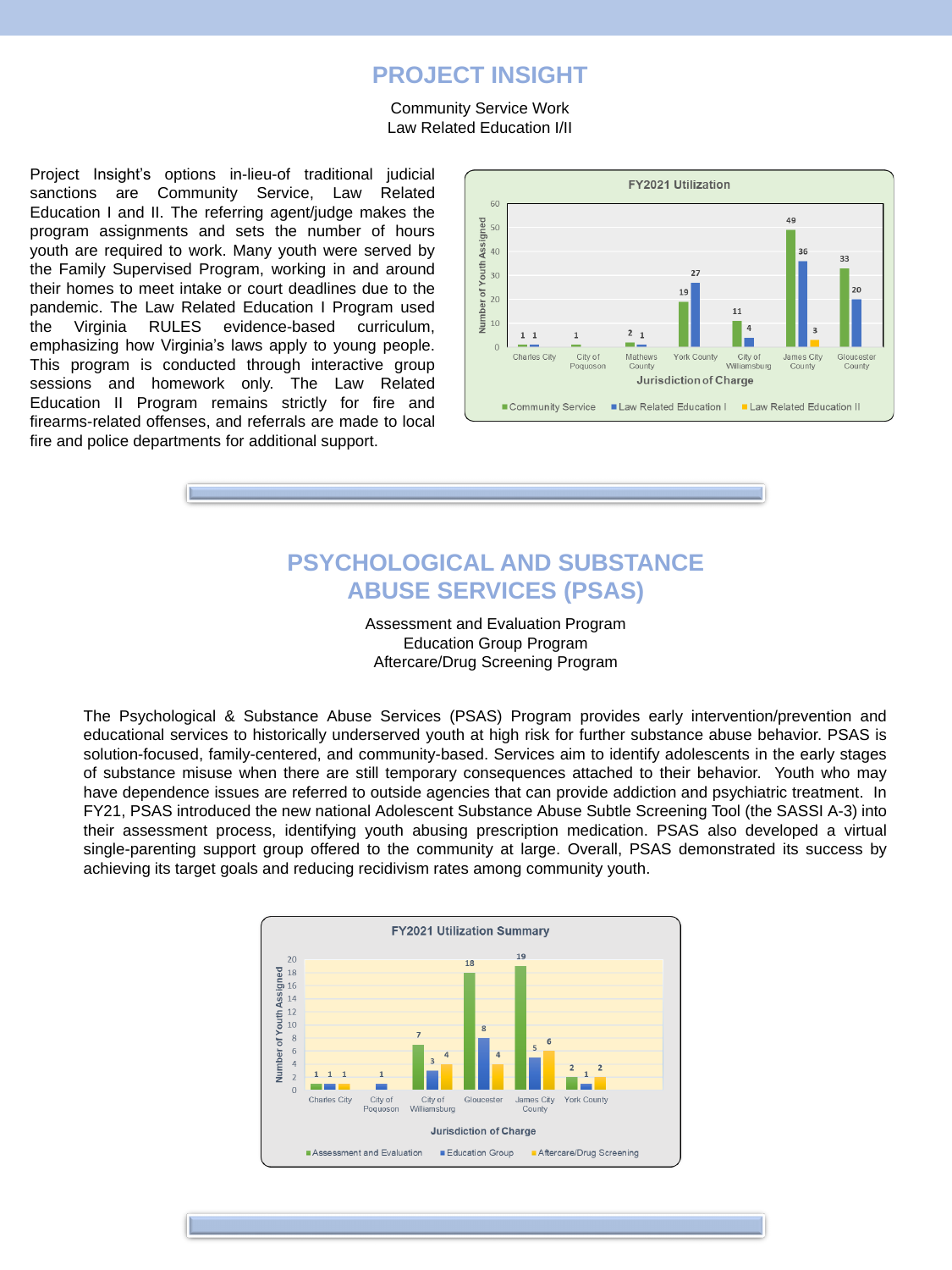The Community Supervision Program (Intensive Supervision and Electronic Monitoring) is our most restrictive level of supervision. It is designed to provide home-based, family-centered intervention for juvenile delinquents who are at risk of being placed out of their homes and community. The Department of Juvenile Justice (DJJ) has made a concerted effort to decrease the number of juveniles in detention facilities. This is reflective in the increase of youth served in the monitoring program. Juvenile crime is down across the state; however, intensive supervision, electronic monitoring services and GPS tracking remain invaluable resources for keeping juvenile offenders with low level criminogenic nature in their homes. Youth, who are not successful in the Intensive Supervision Program, are generally upgraded to the electronic monitoring services. The Community Supervision Program helps to ensure that juveniles and their families comply with court ordered counseling and treatment. In addition, program staff assists in crisis intervention and are continuously trained in providing trauma informed care.



#### **COMMUNITY SUPERVISION PROGRAM (CSP)**

Intensive Supervision Program Electronic Monitoring Program

#### **CROSSROADS COMMUNITY YOUTH HOME**

Group Home Crisis Intervention and Shelter Care

Crossroads Community Youth Home was a community-based residential group home that offered a structured, homelike environment for

**FY2021 Utilization Summary** 

teenage boys and girls, age 14-17. These youth typically experienced adjustment problems at home, in school, or the community. The group home also provided temporary crisis intervention and shelter care placement of youth by the Court due to the unstable nature of the youth and their family's home environments. Since 1985, Crossroads Community Youth Home has served many children and their families to learn better life skills to address their needs. Due to low referrals, the Crossroads Community Youth Home permanently closed on August 13, 2020.